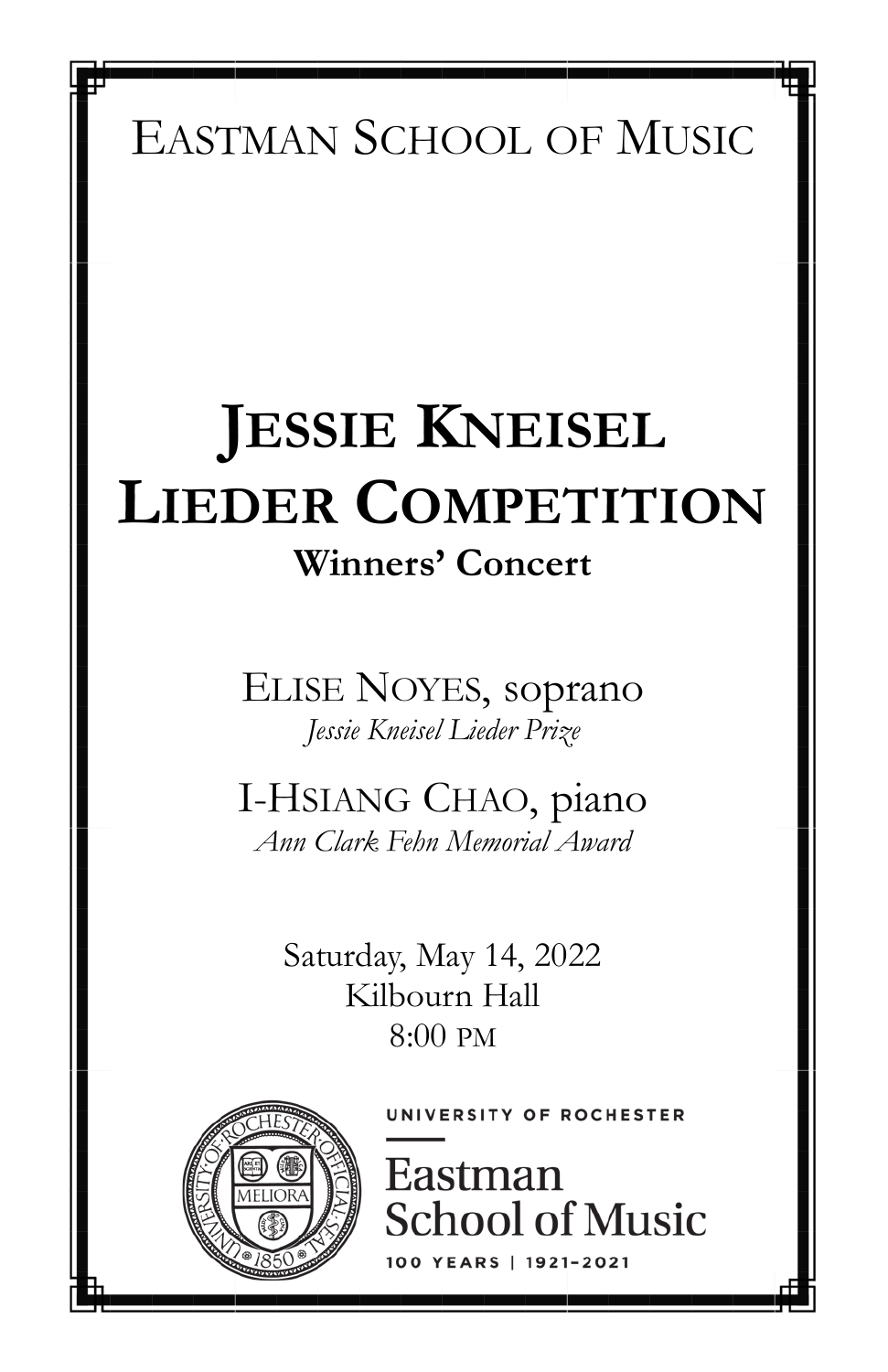#### **PROGRAM**

| Kennst du das Land<br>Poem by Johann Wolfgang von Goethe                                                                                           | Hugo Wolf<br>$(1860 - 1903)$           |
|----------------------------------------------------------------------------------------------------------------------------------------------------|----------------------------------------|
| <i>from</i> Vier Gesänge aus 'Wilhelm Meister' D. 877<br>Lied der Mignon (Nur wer die Sehnsucht kennt)<br>Lied der Mignon: (So laßt mich scheinen) | Franz Schubert<br>$(1797-1828)$        |
| Poems by Johann Wolfgang von Goethe                                                                                                                |                                        |
| Lied der Jungfrau, Op. 13, No. 2                                                                                                                   | Alexander Zemlinsky<br>$(1871 - 1942)$ |
| Poem by Maurice Maeterlinck                                                                                                                        |                                        |
|                                                                                                                                                    |                                        |
| Lorelei                                                                                                                                            | Clara Schumann                         |

Poem by Heinrich Heine

**An den Mond, D. 193** Franz Schubert

(1819-1896)

Poem by Ludwig Christoph Heinrich Hölty

**Junghexenlied, Op. 39, No. 2** Richard Strauss

(1864-1949)

Poem by Otto Julius Bierbaum

*from* **Hjärtats Sånger, Op. 27** (1942) Gunnar de Frumerie

När du sluter mina ögon (1908-1987) Ur djupet av min själ Du är min Afrodite

Poems by Pär Lagerkvist

INTERMISSION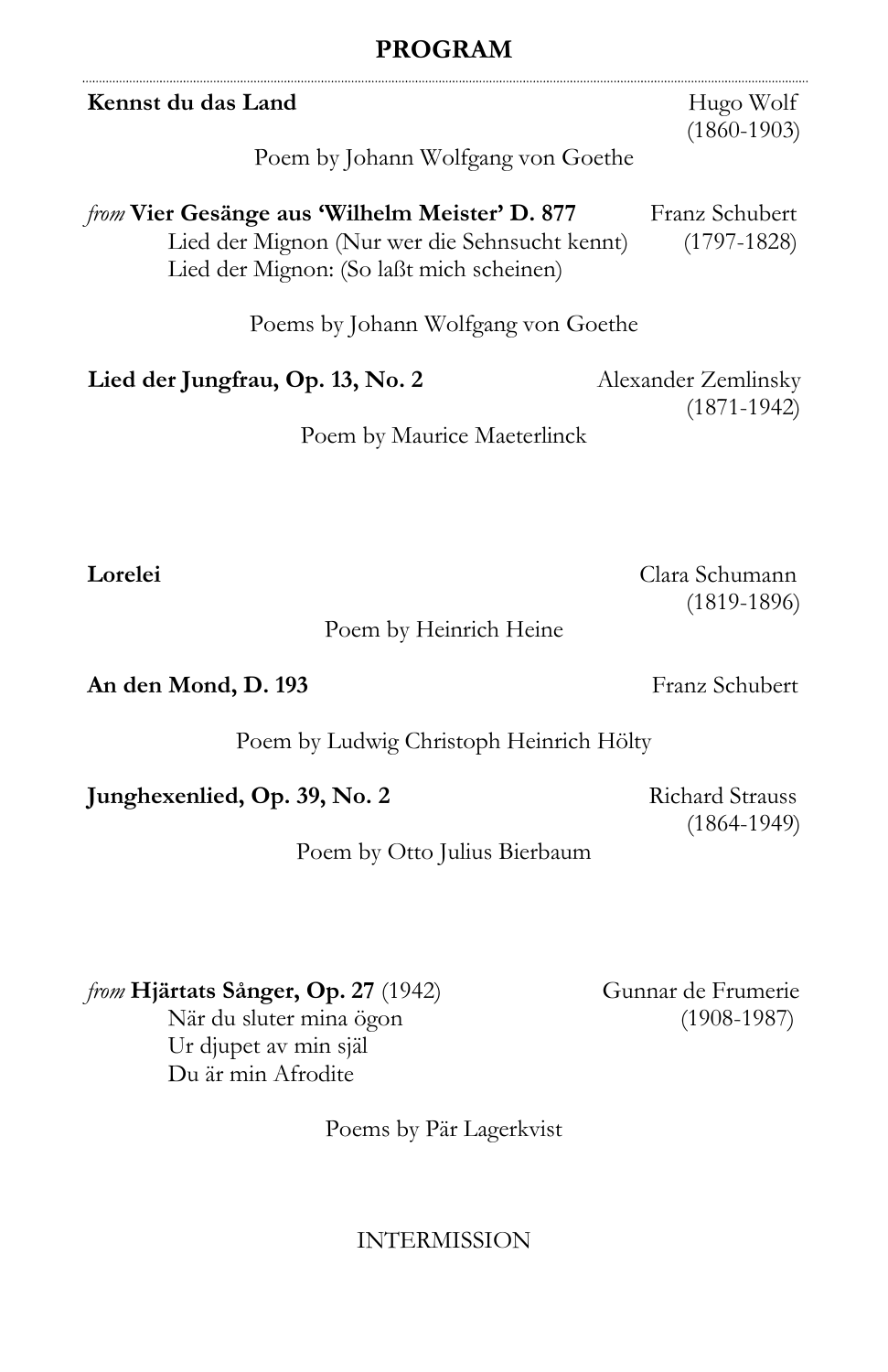## **PROGRAM**

| from Drei Klavierstücke, D. 946<br>Allegro assai—Andante—Allegro assai<br>Allegretto | Franz Schubert                  |
|--------------------------------------------------------------------------------------|---------------------------------|
| Wanderlied, Op. 1, No. 2<br>Poem by Johann Wolfgang von Goethe                       | Fanny Hensel<br>$(1805 - 1847)$ |
| Suleika I, D. 720                                                                    | Franz Schubert                  |
| Poem by Marianne von Willemer                                                        |                                 |
| Wandrers Nachtlied II, D. 768                                                        | Franz Schubert                  |
| Poem by Johann Wolfgang von Goethe                                                   |                                 |
|                                                                                      |                                 |
| Es schläft ein stiller Garten, Op. 98, No. 4                                         | Max Reger<br>$(1873 - 1916)$    |

Poem by Carl Hauptmann

| And'res Maienlied (Hexenlied), Op. 8, No. 8 | Felix Mendelssohn |
|---------------------------------------------|-------------------|
|                                             | $(1809 - 1847)$   |

Poem by Ludwig Christoph Heinrich Hölty

**On the Steps of the Palace** Stephen Sondheim *from* **Into the Woods** (1986) (1930-2021)

. . . . . . . . . .

No one is alone *from Into the Woods* (1986) Stephen Sondheim